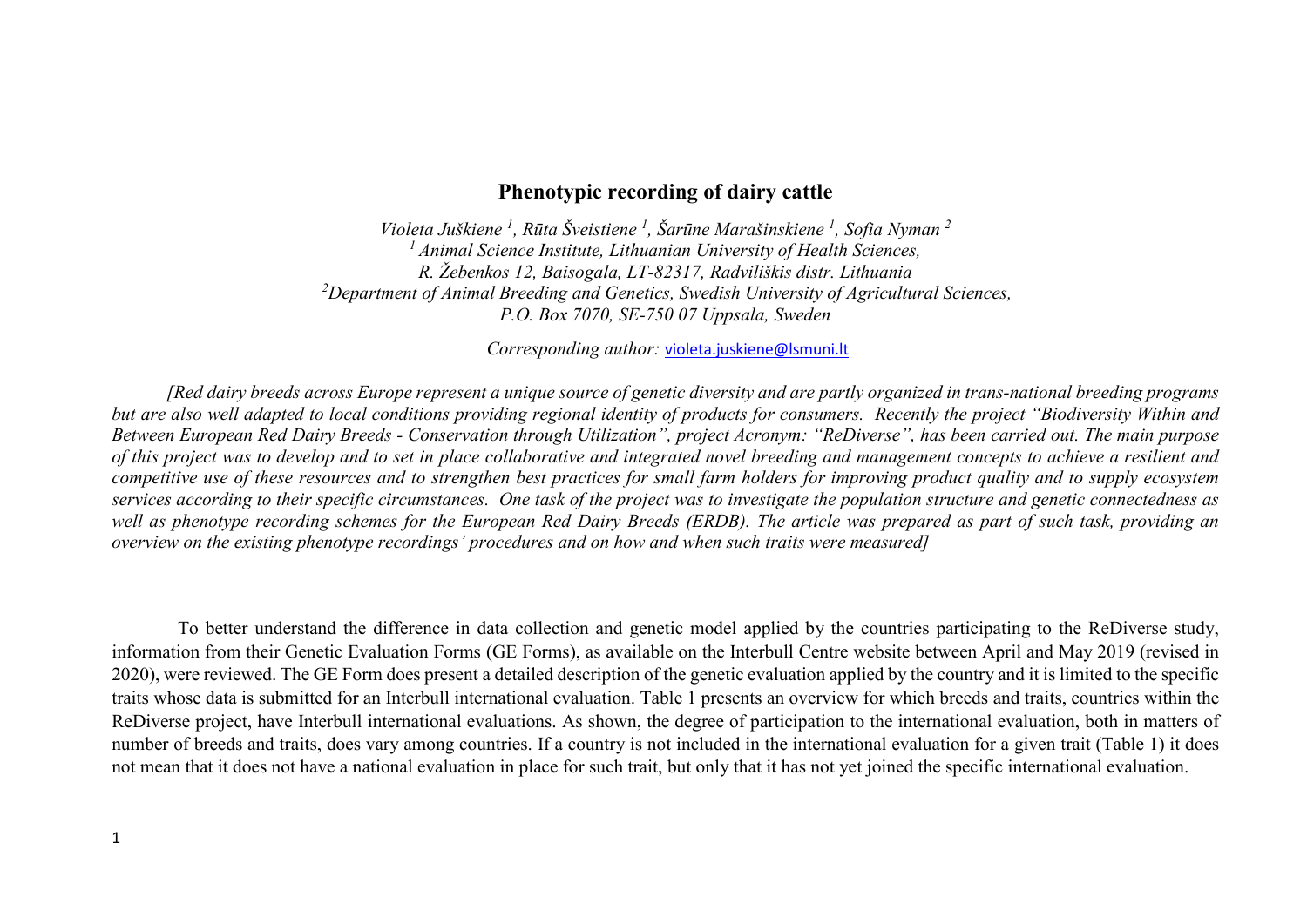| Country                        | <b>Production</b>               | <b>Conformation</b>    | <b>Udder Health</b>                                             | Longevity                        | Calving                          | <b>Female Fertility</b>                      | <b>Workability</b>        |
|--------------------------------|---------------------------------|------------------------|-----------------------------------------------------------------|----------------------------------|----------------------------------|----------------------------------------------|---------------------------|
| <b>Norway</b>                  | Yes, RDC                        | Yes, RDC               | Yes, RDC                                                        | Yes, RDC                         | Yes, RDC                         | Yes, RDC                                     | Yes, RDC                  |
| Denmark,<br>Sweden,<br>Finland | Yes,<br>HOL&RDC&JER             | Yes,<br>HOL&RDC&JER    | Yes,<br>HOL&RDC&JER                                             | Yes,<br>HOL&RDC&JER              | Yes,<br>HOL&RDC&JER              | Yes,<br>HOL&RDC&JER                          | Yes, HOL&RDC<br>&JER      |
| <b>Estonia</b>                 | Yes<br>HOL&RDC                  | Yes<br>HOL             | Yes<br>HOL&RDC                                                  | No                               | No                               | No                                           | No                        |
| Poland                         | Yes,<br>HOL                     | Yes,<br>HOL            | Yes,<br>HOL                                                     | Yes,<br>HOL                      | No                               | Yes,<br>HOL                                  | No                        |
| Latvia                         | Yes<br>HOL&RDC                  | No                     | Yes<br>HOL&RDC                                                  | No                               | No                               | No                                           | No                        |
| Lithuania                      | Yes<br>HOL&RDC                  | No                     | Yes<br>HOL&RDC                                                  | No                               | No                               | No.                                          | N <sub>o</sub>            |
| <b>Netherlands</b>             | Yes, ALL<br><b>BREEDS</b>       | <b>Yes, ALL BREEDS</b> | Yes, ALL BREEDS Yes, ALL BREEDS Yes, ALL BREEDS Yes, ALL BREEDS |                                  |                                  |                                              | Yes, ALL<br><b>BREEDS</b> |
| Germany                        | Yes,<br>HOL&JER&RDC<br>BSW; SIM | Yes<br>HOL&RDC, BSW    | Yes<br>HOL&JER&RDC<br><b>BSW&amp;SIM</b>                        | Yes<br>HOL&JER&RDC<br><b>BSW</b> | Yes<br>HOL&JER&RDC<br><b>BSW</b> | Yes<br>HOL&JER&RDC HOL&JER&RDC<br><b>BSW</b> | Yes<br><b>BSW</b>         |

**Table 1. Breeds and traits included in the Interbull evaluations by Country**

National evaluation centres do join the Interbull international evaluation by first sending data related to production (milk, fat, protein) traits for any of the six breeds included in the Interbull evaluation (Holstein, Jersey, Brown Swiss, Red Dairy Cattle, Simmental, Guernsey) and then add new traits and/or breeds as they see fit.

Participation to the Interbull evaluations for a new country, or an existing country for a new breed/trait, is only possible twice a year (January and September) during special evaluations called test runs and which results are not meant for publication. During a test run, the new data is checked to fulfil the minimum requirements in matter of number of common bulls (i.e., connectedness) with the other participating countries, international genetic correlations are estimated and validation results of the genetic model are reviewed. Pre-requisite for a country to join an official Interbull routine evaluation is for its genetic model to pass all Interbull validation results. New updated Interbull GE forms are provided by countries at each evaluation whenever information on their genetic model or data description does change.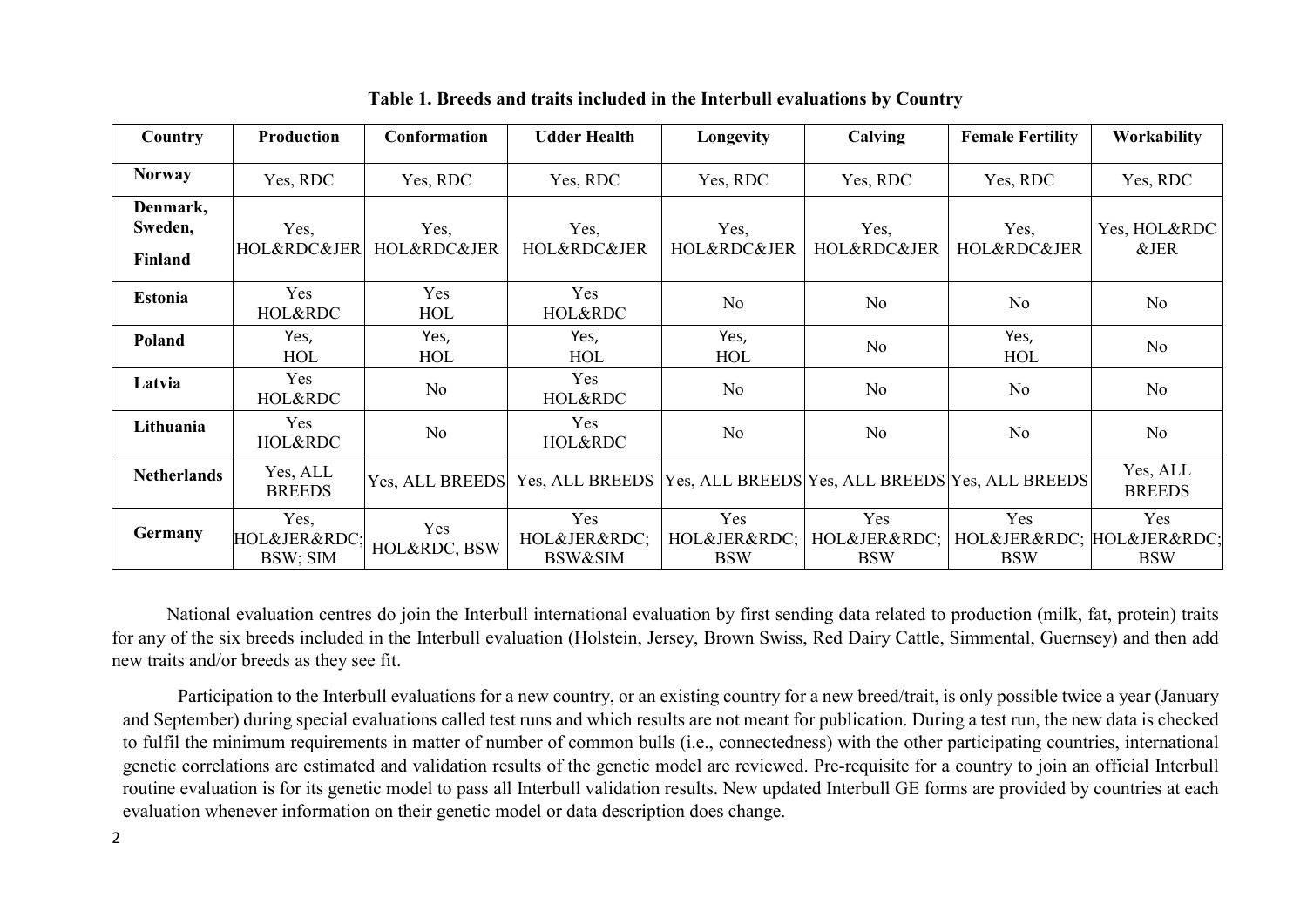After the analysis of the data available for international evaluation (Table 1), we can conclude that international evaluation for all 7 traits evaluated by Interbull for Red cattle population were performed for Germany, Netherlands, Denmark, Sweden, Finland and Norway. Lithuania, Latvia and Estonia only participate to the international evaluation for production and udder health while in Poland 5 out of 7 traits are evaluated internationally although the evaluation is strictly limited to the Holstein breed. Estonia does also evaluate conformation trait but only for Holstein.

A further questionnaire was developed and distributed to the breeding associations of the project partners in order to obtain the missing information for the traits for which an Interbull GE form was not available.

Results of such questionnaire pointed out, as already mentioned, how national evaluations might very well be in place even if the country does not (yet) participate to an international evaluation offered by Interbull Centre. This was the case for Lithuania, Latvia, Estonia and Poland for conformation traits, for example. Details are reported in Table 2.

| Country                              | <b>Start of data</b><br>collection | Criteria (data edits)<br>for inclusion of data | Criteria for official<br>publication of<br>evaluations                                                                 | Number of<br>evaluations/publications<br>per years | Method (model) of<br>genetic evaluation                                                                  | <b>References</b> |
|--------------------------------------|------------------------------------|------------------------------------------------|------------------------------------------------------------------------------------------------------------------------|----------------------------------------------------|----------------------------------------------------------------------------------------------------------|-------------------|
| <b>Norway</b>                        | 1987                               | 1st calving<br>$(580-975 \text{ day})$         | Daughters in at least 10<br>different herds.<br>At least 70 daughters with<br>phenotype (50 for<br>imported AI-bulls). | 3                                                  | MT-AM. Seven groups<br>of traits, udder/teats,<br>leg/body and claw<br>health are analysed<br>separately | Interbull, 2019   |
| Denmark,<br><b>Sweden</b><br>Finland | 1988                               | 1st calving                                    | 15 classified daughters                                                                                                | 4                                                  | Multi lactation Animal<br>model BLUP                                                                     | Interbull, 2016   |
| <b>Estonia</b>                       | 1999                               | 1st calving (20-42)<br>months)                 | At least 20 daughters in at<br>least 3 herds with min.<br>reliability of 70%                                           | 3                                                  | $ST - BLUP - AM$                                                                                         | Interbull, 2017   |
| Poland (HOL<br>only)                 | 1996                               | 1st calving                                    | AI sires, Min. 10<br>daughters                                                                                         | 3                                                  | <b>ST BLUP - AM</b>                                                                                      | Survey, 2019,     |

**Table 2. Summary of data analysis from questionnaire and Interbull database for evaluation of conformation traits**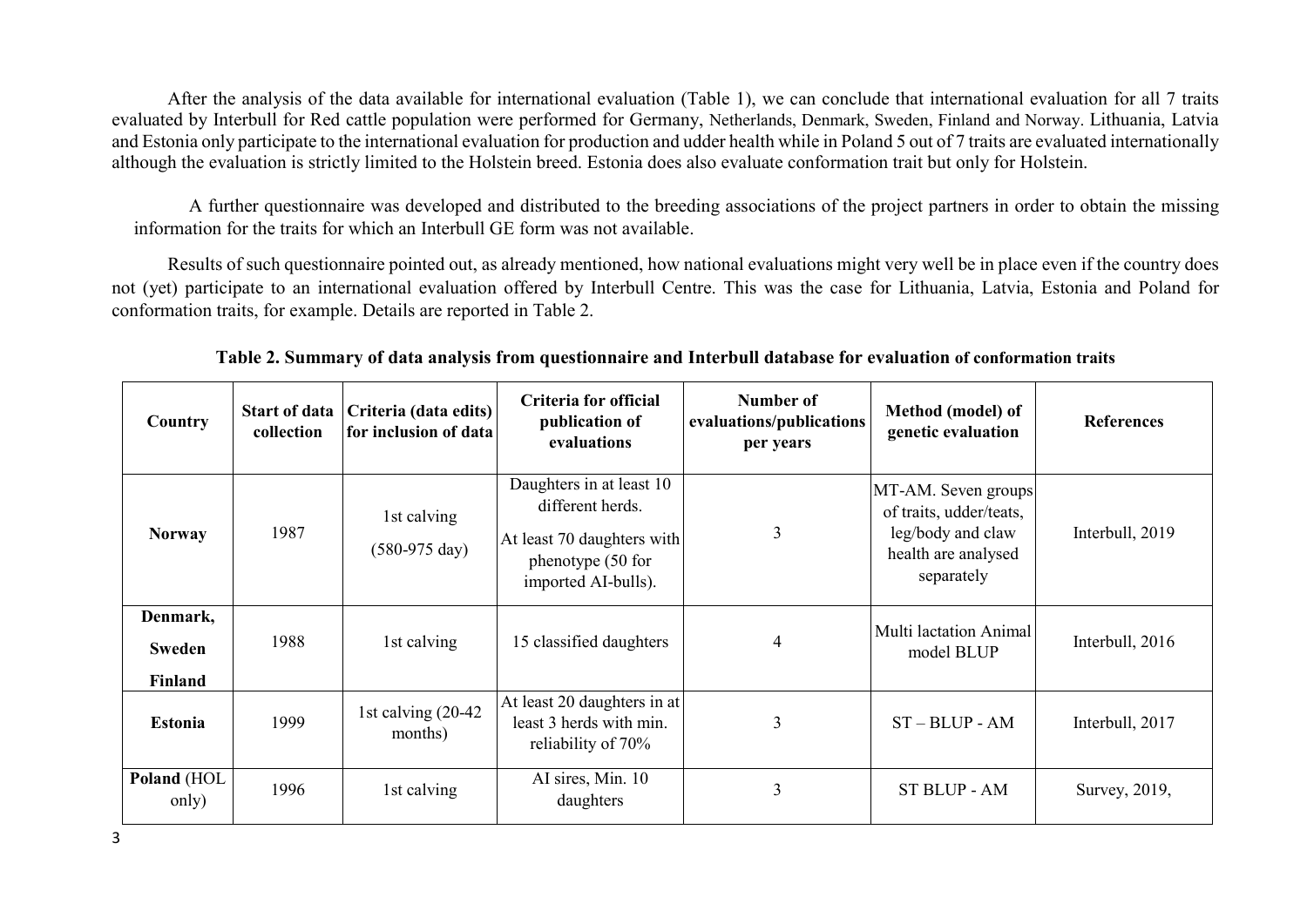|                                 |      |                                               |                                           |   |                         | Interbull, 2020 |
|---------------------------------|------|-----------------------------------------------|-------------------------------------------|---|-------------------------|-----------------|
| Latvia                          | 1996 | 1st calving, 3 calving                        | daughters at least in 10<br>herds         |   | ST-ML-RR-TD-BLUP-<br>AM | Survey,<br>2019 |
| Lithuania                       | 1997 | 1st calving                                   | Min. of 15 daughters, min.<br>of 3 herds. | 3 | MT AM<br><b>BLUP-AM</b> | Survey,<br>2019 |
| Netherlands,<br><b>Flanders</b> | 1981 | cow must have calved<br>before 3 years of age | 10 daughters                              | 3 | MT, AM                  | Survey,<br>2019 |
| Germany                         | 1998 | 1st calving, $(22-36)$<br>months)             | at least 10 herds                         | 3 | $MT - BLUP - AM$        | Interbull, 2015 |

Multiple trait (MT), Animal model (AM)

The Annual reports of the official data evaluation are published three times per year for the majority of the participating countries, except for Denmark, Sweden, Finland publishing four times per year.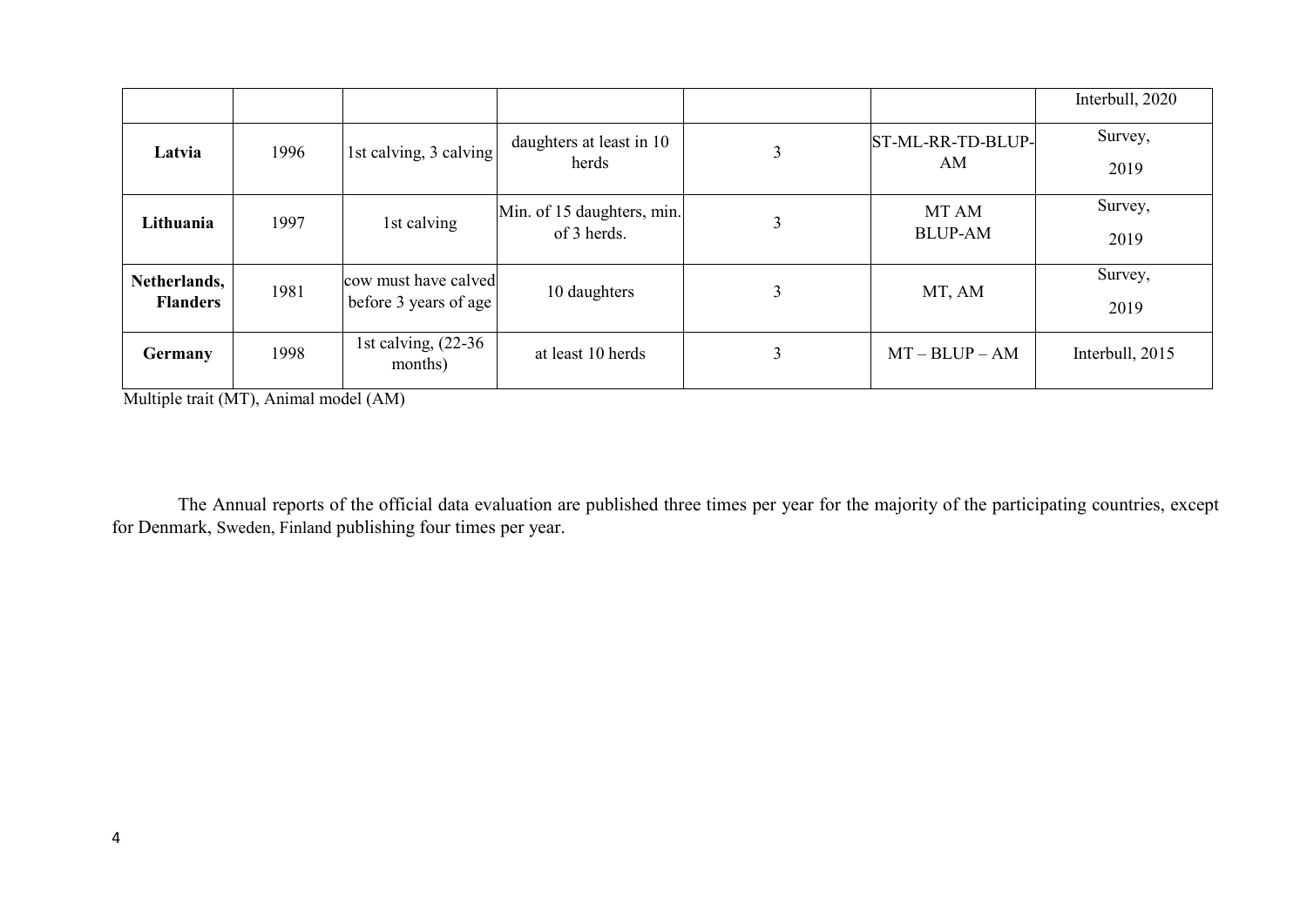|                                 | <b>Start</b>                 | Data<br>edits                        |                                                             | Criteria for official publication of<br>evaluations             |                        |                        | <b>Numbe</b><br>r of                              | <b>Method</b>                       |                                                                                                                               |                   |
|---------------------------------|------------------------------|--------------------------------------|-------------------------------------------------------------|-----------------------------------------------------------------|------------------------|------------------------|---------------------------------------------------|-------------------------------------|-------------------------------------------------------------------------------------------------------------------------------|-------------------|
| Country                         | of<br>data<br>collec<br>tion | after<br>calving,<br>milking<br>days | <b>Number of</b><br>lactations<br>included to<br>evaluation | <b>Milk</b><br>yield,<br>min-<br>max/kg                         | Fat,<br>$\frac{0}{0}$  | Protei<br>$n, \%$      | evaluat<br>ions/pu<br>blicatio<br>ns per<br>years | (model) of<br>genetic<br>evaluation | <b>Criteria</b> for<br>official<br>publication                                                                                | <b>References</b> |
| <b>Norway</b>                   | 1979                         | 305                                  | $1 - 3$                                                     | min <sub>1</sub>                                                | $1.5 - 8$              | $2 - 6$                | 3                                                 | ST-R-AM                             | $\geq$ 70 daughters<br>with phenotype (50<br>for imported AI-<br>bulls), in $\geq$ 10 herds                                   | Interbull, 2019   |
| <b>Denmark</b>                  | 1990                         |                                      | $1 - 3$                                                     |                                                                 |                        |                        |                                                   |                                     |                                                                                                                               |                   |
| <b>Sweden</b>                   | 1995                         | No data                              | $1 - 3$                                                     | No data                                                         | No<br>data             | N <sub>o</sub><br>data | $\overline{4}$                                    | MT-ML-RR-TD-<br>AM                  | 10 daughters milked<br>$≥100$ days, R≥60%                                                                                     | Interbull, 2017   |
| Finland                         | 1988                         |                                      | All lactation                                               |                                                                 |                        |                        |                                                   |                                     |                                                                                                                               |                   |
| Poland                          | 1976                         | from 5 to<br>305                     | $1 - 3$                                                     | 1-99.9                                                          | $1.5 - 9$              | $1 - 7$                | $\overline{3}$                                    | ST-ML-RR-TD-<br><b>BLUP-AM</b>      | $\geq$ 10 daughters                                                                                                           | Interbull, 2020   |
| Latvia                          | 1996                         | from 5 to<br>330                     | $1 - 3$                                                     | $3 - 90$                                                        | $1.5 - 9$              | $1 - 7$                | $\overline{3}$                                    | ST-ML-RR-TD-<br><b>BLUP-AM</b>      | daughters in $\geq 10$<br>herds, $R \geq 50\%$                                                                                | Interbull, 2010   |
| Lithuania                       | 1996                         | from 5 to<br>330                     | $1 - 3$                                                     | $3 - 80$                                                        | $1.5 - 9$              | $1 - 7$                | $\overline{4}$                                    | ST-ML-RR-TD-<br><b>BLUP-AM</b>      | Daughters $\geq$ 25, herds<br>$\geq 5$                                                                                        | Interbull, 2013   |
| Netherlands,<br><b>Flanders</b> | 1990                         | from 5 to<br>420                     | $1 - 5$                                                     | no daily<br>yields<br>with the<br>status<br>"unreliabl<br>$e$ " | N <sub>o</sub><br>data | N <sub>o</sub><br>data | 3                                                 | ST-ML-RR-TD-<br><b>BLUP-AM</b>      | Domestic bull $\geq$ 15<br>daughters past 120<br>DIM in 5 herds.<br>Foreign AI Bulls<br>R≥90%, Other AI<br>Bulls $R \ge 10\%$ | Interbull, 2017   |

# Table 3. **Summary of the data from Interbull database for the evaluation of production traits.**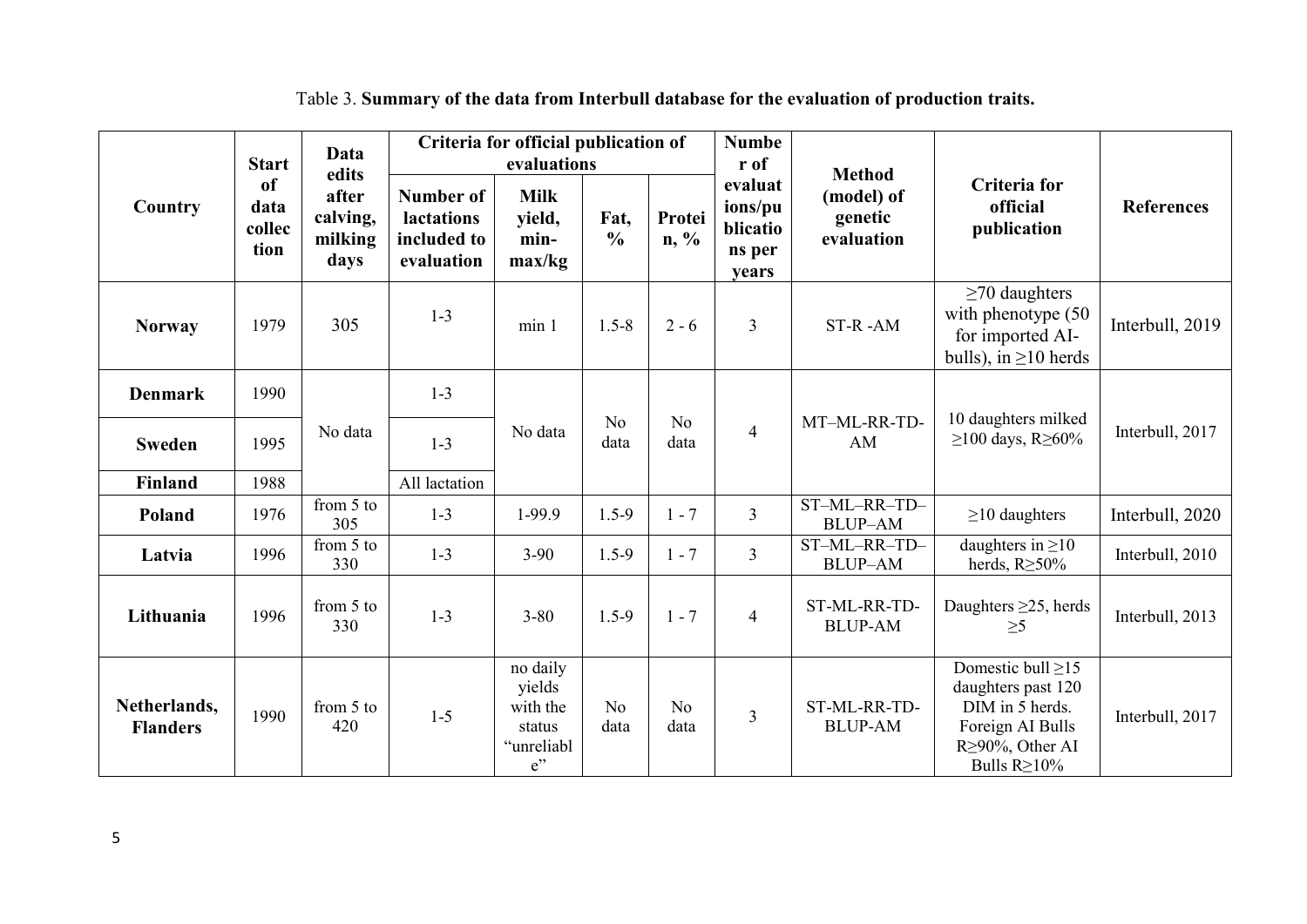| Germany        | 1990 | from 5 to<br>330 | $1 - 3$ | No data  | No<br>data | No<br>data | ST-ML-RR-TD-<br><b>BLUP-AM</b> | AI Bulls, in $\geq 10$<br>herds                         | Interbull, 2019 |
|----------------|------|------------------|---------|----------|------------|------------|--------------------------------|---------------------------------------------------------|-----------------|
| <b>Estonia</b> | 1994 | No data          | $1 - 3$ | $3 - 90$ | .5-9       | - 7        | ST-ML-RR-TD-<br><b>BLUP-AM</b> | $\geq$ 20 daughters in $\geq$ 3<br>herds, $R \geq 0.70$ | Interbull, 2017 |

In some countries the use of genetic groups and relationships in evaluation of production trait is different. In the Netherlands and Germany unknown parents are grouped together according to the country of origin, selection path (6 paths), breed and birth year. All known relationships of cows and sires are considered. In Denmark, Sweden, Finland, Estonia, Lithuania and Latvia four genetic groups of unknown parents are defined on the basis of sex, breed and year of birth of animals. In Norway and Poland unknown parents are grouped by sex and year of birth.

The summarized data from different countries indicates that Norway is the only country having different sire category in the production traits, i.e., they evaluate sires only born after artificial insemination. Other countries evaluate all bulls with progeny information including domestic and foreign AI bulls plus natural service herd sires.

| Country  | Start of<br>data<br>collection | Criteria (data<br>edits) for<br>inclusion of data | Criteria for official publication of<br>evaluations                                                          | Number of<br>evaluations/<br>publications<br>per years | Method (model)<br>of genetic<br>evaluation            | References      |
|----------|--------------------------------|---------------------------------------------------|--------------------------------------------------------------------------------------------------------------|--------------------------------------------------------|-------------------------------------------------------|-----------------|
| Norway   | 1978                           | SCS, OD, CM                                       | Daughters in $\geq 10$ different herds.<br>$\geq$ 70 daughters with phenotype (50 for<br>imported AI-bulls). |                                                        | SCS: ST-R-AM<br>OD: ML-AM per<br>disease<br>CM: MT-AM | Interbull, 2019 |
| Denmark, | 1990                           | <b>SCS</b>                                        | All sires with $R > 0.40$                                                                                    |                                                        |                                                       | Interbull, 2014 |

Table 4. **Summary of the data from Interbull database for the evaluation of Udder Health traits**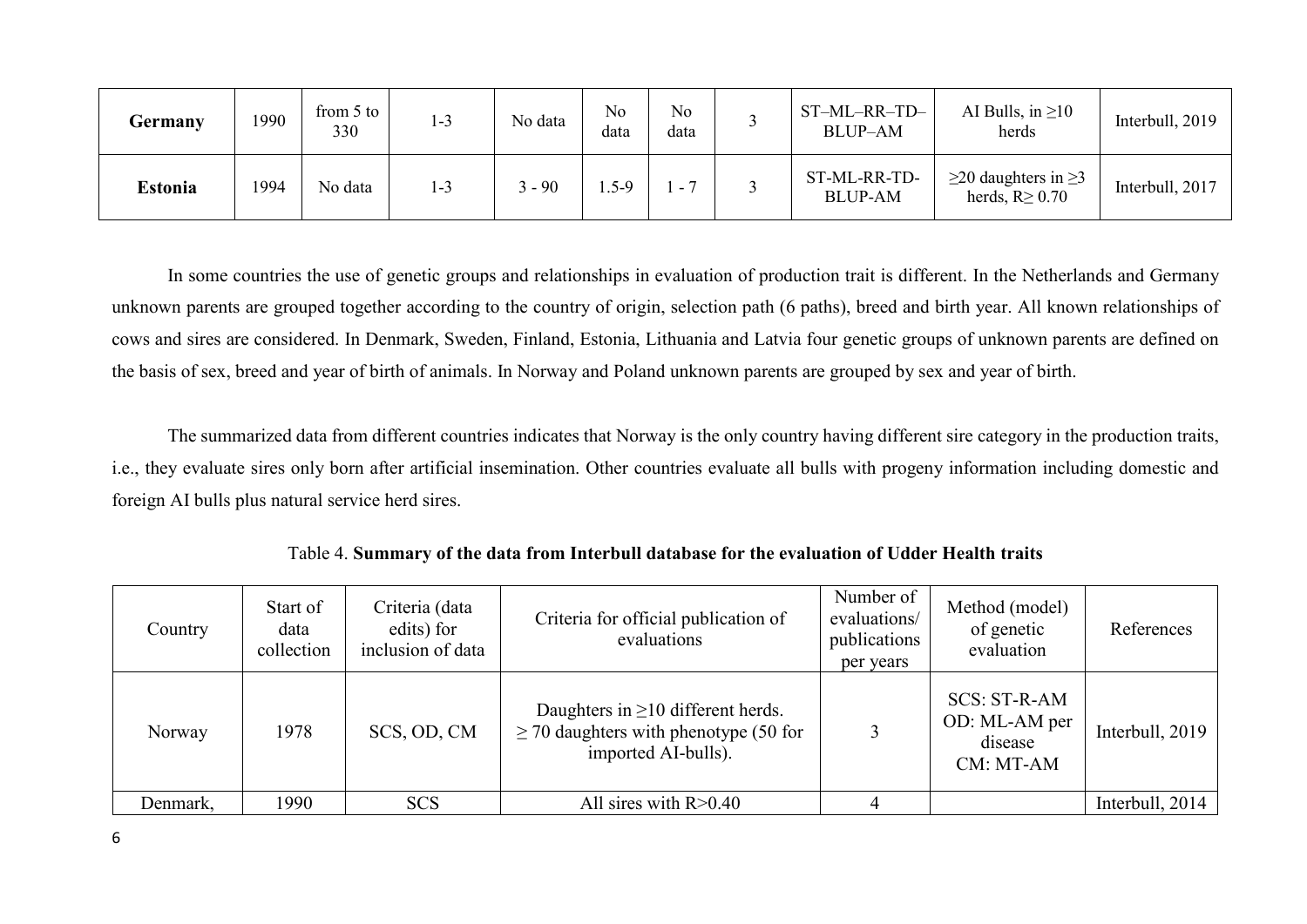| Sweden             |      |            |                                                                                                                                                 |                | Multiple-trait-  |                 |
|--------------------|------|------------|-------------------------------------------------------------------------------------------------------------------------------------------------|----------------|------------------|-----------------|
|                    |      |            |                                                                                                                                                 |                | reduced-rank-    |                 |
| Finland            |      |            |                                                                                                                                                 |                | random-          |                 |
|                    |      |            |                                                                                                                                                 |                | regression-test- |                 |
|                    |      |            |                                                                                                                                                 |                | day-animal-model |                 |
| Estonia            | 1994 | <b>SCS</b> | $\geq$ 20 daughters in $\geq$ 3 herds, with R                                                                                                   | 3              | ST-ML-RR-TD-     | Interbull, 2017 |
|                    |      |            | $\geq 0.70$                                                                                                                                     |                | <b>BLUP-AM</b>   |                 |
|                    |      |            |                                                                                                                                                 |                | ST-ML-RR-TD-     |                 |
| Poland             | 1995 | <b>SCS</b> | AI Bulls with $\geq 10$ daughters                                                                                                               | 3              | <b>BLUP-AM</b>   | Interbull, 2020 |
|                    |      |            | Sires with daughters in $\geq 10$ herds, R -                                                                                                    |                | ST-ML-RR-TD-     |                 |
| Latvia             | 1996 | <b>SCS</b> | 0.50                                                                                                                                            | 3              | <b>BLUP-AM</b>   | Interbull, 2010 |
|                    |      |            |                                                                                                                                                 |                |                  |                 |
| Lithuania          | 1996 | <b>SCS</b> | Daughters $\geq$ 25, herds $\geq$ 5                                                                                                             | 4              | ST-ML-RR-TD-     | Interbull, 2013 |
|                    |      |            |                                                                                                                                                 |                | <b>BLUP-AM</b>   |                 |
| Netherlands,       |      |            |                                                                                                                                                 |                |                  |                 |
| Flanders           | 1990 | UHI, SCS   | Bulls: R - 30% of Index Udder Health                                                                                                            | 3              | MT-BLUP-AM       | Interbull, 2017 |
|                    |      |            |                                                                                                                                                 |                |                  |                 |
| Germany            | 1990 | <b>SCS</b> | AI Bulls with daughters in $\geq$ 10 herds,                                                                                                     | $\overline{3}$ | ST-ML-RR-TD-     | Interbull, 2015 |
|                    |      |            | R > 0.50                                                                                                                                        |                | <b>BLUP-AM</b>   |                 |
|                    |      |            | Somatic cell score (SCS); UHI - $\epsilon$ per animal per lactation, expected savings on economic damage of infection; OD - Other Diseases; CM- |                |                  |                 |
| Clinical Mastitis. |      |            |                                                                                                                                                 |                |                  |                 |
| R - reliabilities  |      |            |                                                                                                                                                 |                |                  |                 |

Summarized analysis of the Udder Health evaluation data showed that most countries do evaluate Somatic Cell Score and all the data collected do abide to the ICAR certified milk recording methods. Only Netherlands and Norway have different Udder Health evaluations. Netherlands evaluates Udder Health Index (UHI) -  $\epsilon$  per animal per lactation, expected savings on economic damage of infection. Somatic Cell Score: geometric mean of 305-day lactation. Evaluation of the Udder Health is based on the data from first three lactations, Somatic Cell Score - from first five lactations. Collection of the data on milk recording and Clinical Mastitis are available from farm management program registrations.

In Norway Udder health is evaluated using three different ways: Somatic Cell Score (SCS); Clinical Mastitis (CM), other diseases evaluation (OD). Other Diseases: recorded veterinary treatments for ketosis, milk fever or retained placenta between 15 days prepartum and 120 days postpartum. A health card for each cow resides on the farm. Veterinarians record all treatments and diagnostics according to the coding system on the health card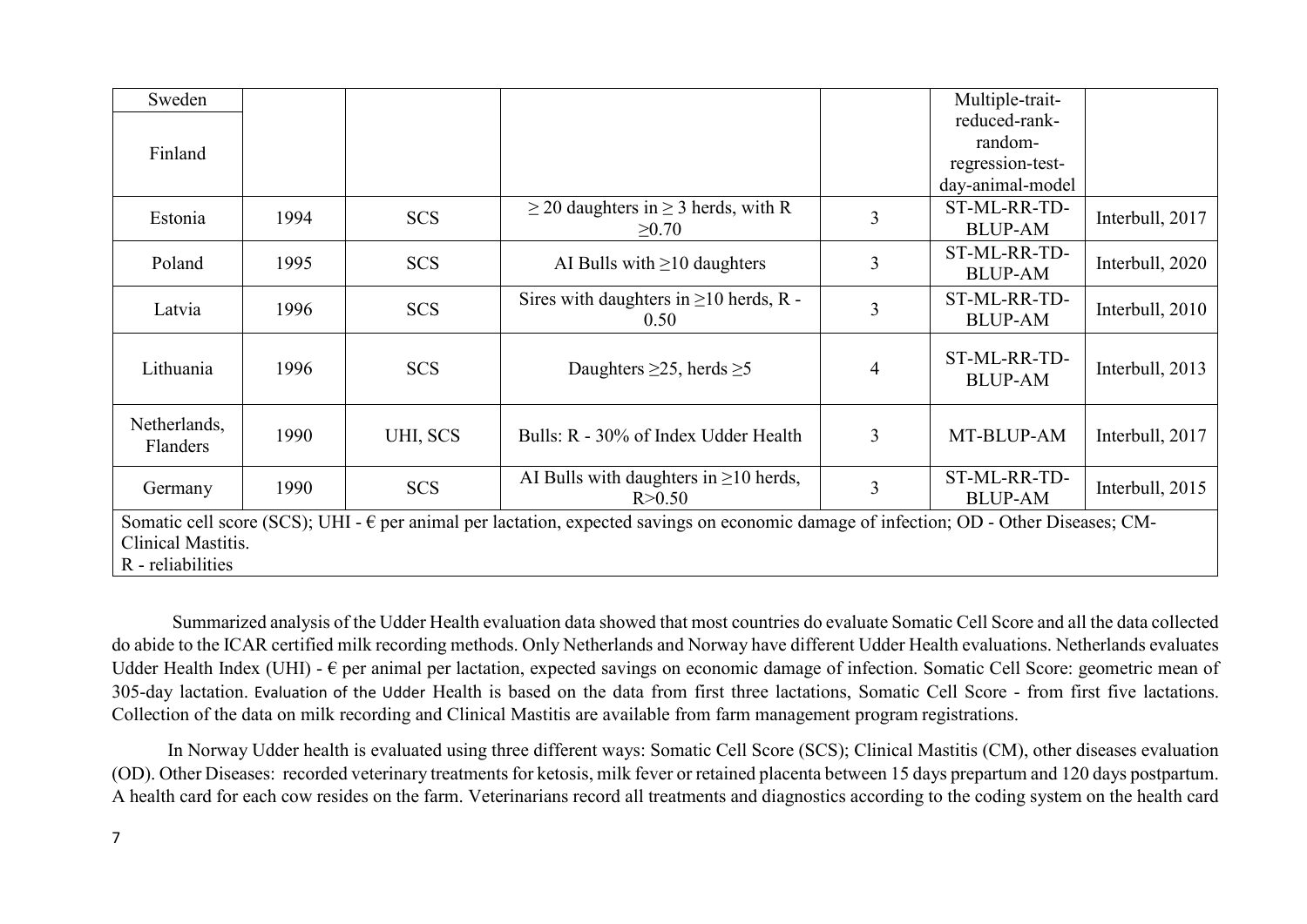together with his identity number. In addition, treatments for the fertility disorders: Cystic ovaries, metritis and silent heath, 0=no treatments recorded, 1=one or more treatments recorded. In Norway, five lactations beginning from 1st to 5th are included in the data evaluation. Clinical Mastitis is recorded from veterinary treatments for acute clinical or chronic clinical mastitis during 1st, 2nd and 3rd lactations. A health card for each cow resides on the farm. Veterinarians do record all treatments and diagnostics according to the coding system on the health card together with the identity number. The farmer does record treatments that he can carry out (no drugs included), together with the identity number signalling farmers' treatment. The farmer or the advisor reports the treatment codes from the health cards as events to the milk recording system.

| Country                         | Start of<br>data<br>collection | Criteria (data edits) for<br>inclusion of data                         | Criteria for official<br>publication of<br>evaluations                                            | Number of<br>evaluations/publ<br><i>ications</i> per<br>years | Method (model) of<br>genetic evaluation | References                   |
|---------------------------------|--------------------------------|------------------------------------------------------------------------|---------------------------------------------------------------------------------------------------|---------------------------------------------------------------|-----------------------------------------|------------------------------|
| Norway                          | 1990                           | 1st to 3rd lactation                                                   | $\geq$ 70 daughters with<br>phenotype (50 for<br>imported AI-bulls), in<br>$>10$ different herds. | 3                                                             | ML-AM                                   | Interbull, 2019              |
| Denmark                         | 1985                           |                                                                        |                                                                                                   |                                                               |                                         |                              |
| Sweden                          | 1985                           | 1st to 5th lactation                                                   | $R \geq 50\%$                                                                                     | $\overline{4}$                                                | AM-MT 5 traits                          | Interbull, 2010              |
| Finland                         | 1988                           |                                                                        |                                                                                                   |                                                               |                                         |                              |
| Netherlands,<br><b>Flanders</b> | 1988                           | All animals with<br>information up to 72<br>months after first calving | Bull should have at<br>least a proof for milk<br>production traits.                               | 3                                                             | ST-RR-BLUP-AM                           | Interbull, 2018              |
| Germany                         | 1995                           | 1st to 3rd lactation                                                   | Daughter observations<br>from $\geq$ 10 herds                                                     | 3                                                             | <b>ST-ML-AM-BLUP</b>                    | Interbull, 2018              |
| Poland                          | 1995                           | Age at first calving<br>between 18-40 months                           | $R \geq 0.20$                                                                                     | $\overline{3}$                                                | Only conventional<br>evaluation         | SLU, 2019<br>Interbull, 2020 |
| R-reliabilities                 |                                |                                                                        |                                                                                                   |                                                               |                                         |                              |

### Table 5. **Summary of the data from Interbull database for the evaluation of Longevity traits.**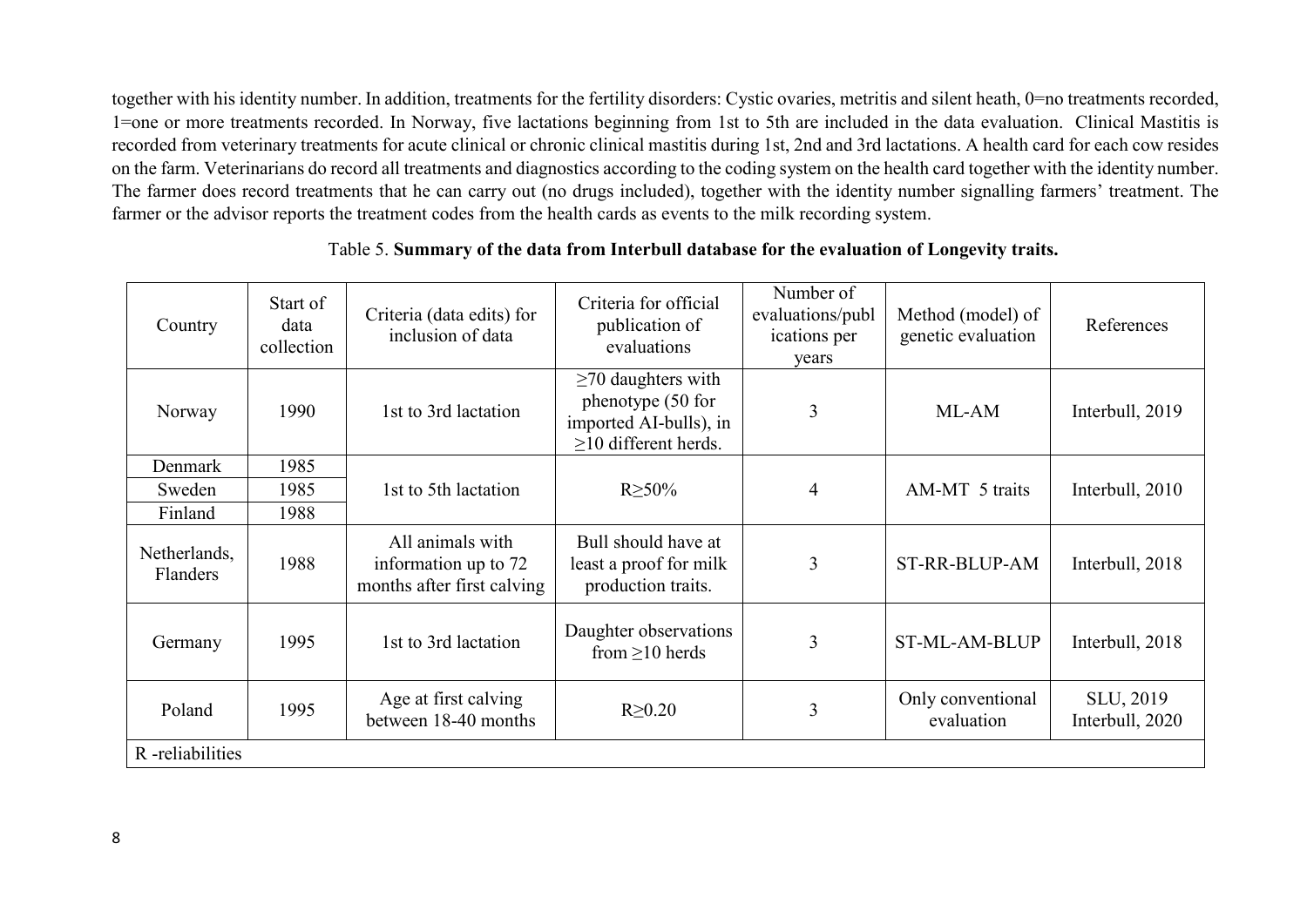The analysis of the longevity trait evaluation data indicated that all four countries which reported their own data using an Interbull GE Form did include all used bulls for evaluation.

The evaluation of calving trait (Table 6) does appear to be quite subjective and depending on farmer's consciousness.

| Country                  | Start of data<br>collection                                                               | Criteria (data edits) for<br>inclusion of data                                           | Criteria for official<br>publication of<br>evaluations                                                                                                                            | Number of<br>evaluations/publ<br>ications per<br>years | Method<br>(model) of<br>genetic<br>evaluation                                    | References      |
|--------------------------|-------------------------------------------------------------------------------------------|------------------------------------------------------------------------------------------|-----------------------------------------------------------------------------------------------------------------------------------------------------------------------------------|--------------------------------------------------------|----------------------------------------------------------------------------------|-----------------|
| Norway                   | Stillbirth,<br>gestation<br>length $-1978$<br>Calving ease $-$<br>1989;<br>Calf size-2002 | Calving ease, stillbirth,<br>calf size and Gestation<br>length                           | Daughters in at $\geq 10$<br>different herds.<br>$\geq$ 70 daughters with<br>phenotype (50 for<br>imported AI-bulls).                                                             | $\overline{3}$                                         | ST-AM with<br>correlated<br>direct and<br>maternal effect                        | Interbull, 2020 |
| Denmark,                 | 1985                                                                                      |                                                                                          | Maternal R $\geq$ 35 %, Direct                                                                                                                                                    |                                                        |                                                                                  |                 |
| Sweden                   | 1992                                                                                      | Calving                                                                                  | traits $R \geq 50$ , $\geq 35$                                                                                                                                                    | 4                                                      | MT                                                                               | Interbull, 2016 |
| Finland                  | 1985                                                                                      |                                                                                          | daughters/calving                                                                                                                                                                 |                                                        |                                                                                  |                 |
| Netherlands,<br>Flanders | 1986                                                                                      | Calving ease, farmer<br>scores dystocia, birth<br>weight, gestation length<br>- computed | Domestic Proven bulls:<br>Direct effect: $R \ge 35 \%$ ;<br>Foreign Proven bull:<br>Interbull R $\geq$ 90% for the<br>vitality trait, calving ease<br>trait, direct and maternal. | 3                                                      | MT-BLUP-<br>AM with<br>correlated<br>direct and<br>maternal<br>effects           | Interbull, 2010 |
| Germany                  | Calving ease -<br>2000                                                                    | Calving ease, stillbirth                                                                 | AI sires of cows or<br>calves with $R \ge 35\%$                                                                                                                                   | 3                                                      | MT-ML-<br><b>BLUP-AM</b><br>with correlated<br>direct and<br>maternal<br>effects | Interbull, 2018 |
| R-reliabilities          |                                                                                           |                                                                                          |                                                                                                                                                                                   |                                                        |                                                                                  |                 |

| Table 6. Summary of the data from Interbull database for the evaluation of Calving traits. |  |  |  |
|--------------------------------------------------------------------------------------------|--|--|--|
|                                                                                            |  |  |  |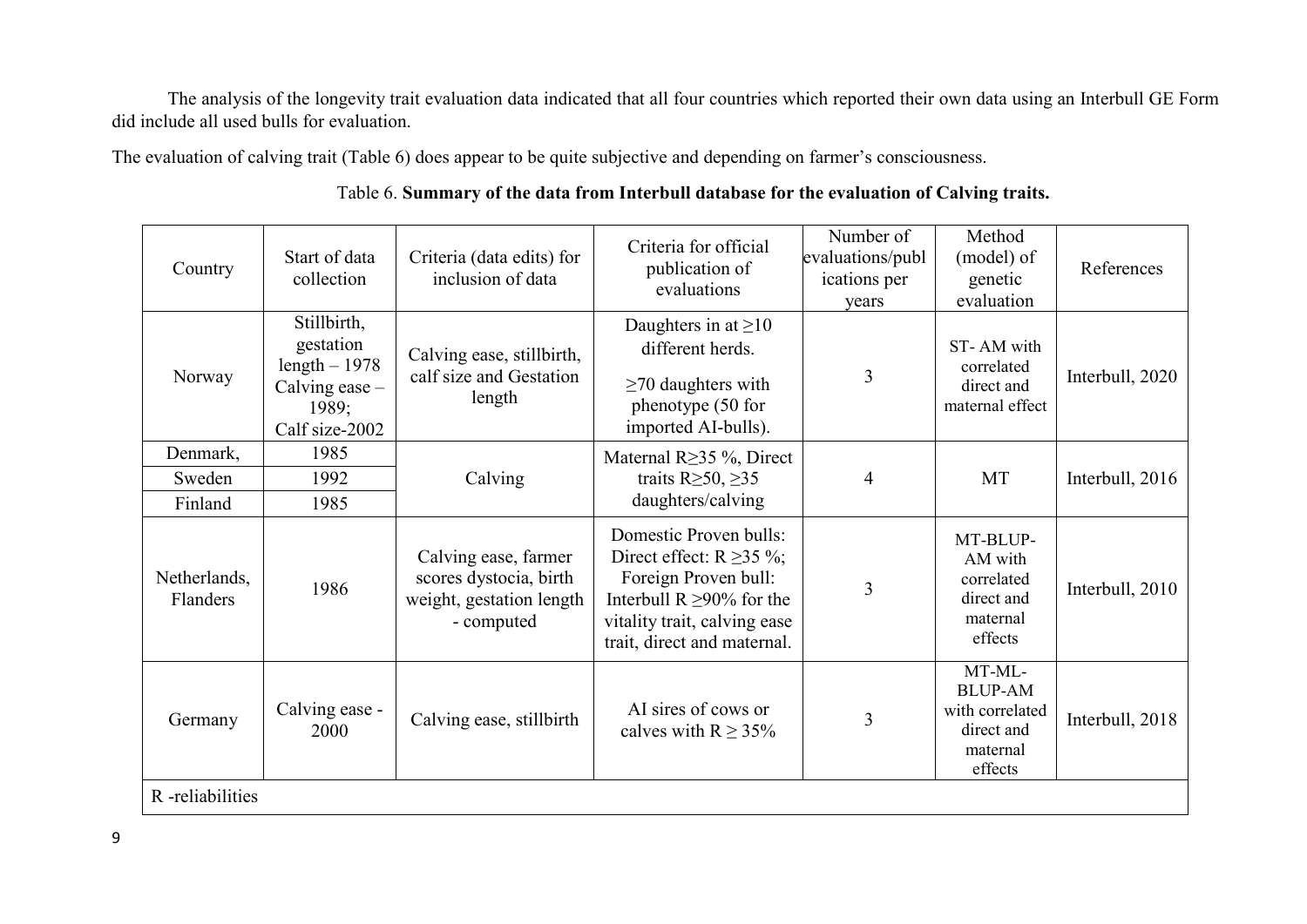In the Netherlands, birth events are reported by farmers through voice response (by phone) or through (online) management systems when a new born calf is reported. The farmer would score dystocia and birth weight while gestation length is reconstructed from the information on insemination date and date of calving. In Germany, farmers would report about calving ease scored and stillbirth. In Norway, farmers would make record on stillbirth, size and use of a calf. They would subjectively score calving difficulties if the calving was observed. The farmer, or the advisor, would report the events in the milk recording system.

| Country  | Start of<br>data<br>collection | Criteria (data edits)<br>for inclusion of data                        | Criteria for official<br>publication of evaluations                                                                   | Number of<br>evaluations/publ<br>ications per<br>years | Method<br>(model) of<br>genetic<br>evaluation                                                                     | References      |
|----------|--------------------------------|-----------------------------------------------------------------------|-----------------------------------------------------------------------------------------------------------------------|--------------------------------------------------------|-------------------------------------------------------------------------------------------------------------------|-----------------|
| Norway   | 1978                           | NoInsH, NoInsC1,<br>NoInsC1 4, CFI1,<br>CFI1 4, KgProt1,<br>KgProt1 3 | Daughters in at $\geq$ 10 different<br>herds.<br>$\geq$ 70 daughters with<br>phenotype (50 for imported<br>AI-bulls). | 3                                                      | MT-AM,<br>(NoInsH,<br>NoInsC1,<br>CFI1,<br>$KgProt1$ ).<br>MT-R-AM,<br>(NolnsC1 4,<br>CFI1_4,<br>KgProt $1\,$ 3). | Interbull, 2019 |
| Denmark, | 1985                           | CRh; CF, in days; CR;                                                 |                                                                                                                       |                                                        | MT-ML-RP-                                                                                                         |                 |
| Sweden   | 1982                           | FSc, in days; Days                                                    | $R > 35\%$ for the combined                                                                                           |                                                        | AM(1,3),                                                                                                          |                 |
| Finland  | 1993                           | open (DO) of cow is<br>derived as sum of CF<br>and FSc.               | index                                                                                                                 | $\overline{4}$                                         | MT-ML-AM<br>(2,4)                                                                                                 | Interbull, 2016 |

#### Table 7. **Summary of the data from Interbull database for the evaluation of Female fertility traits.**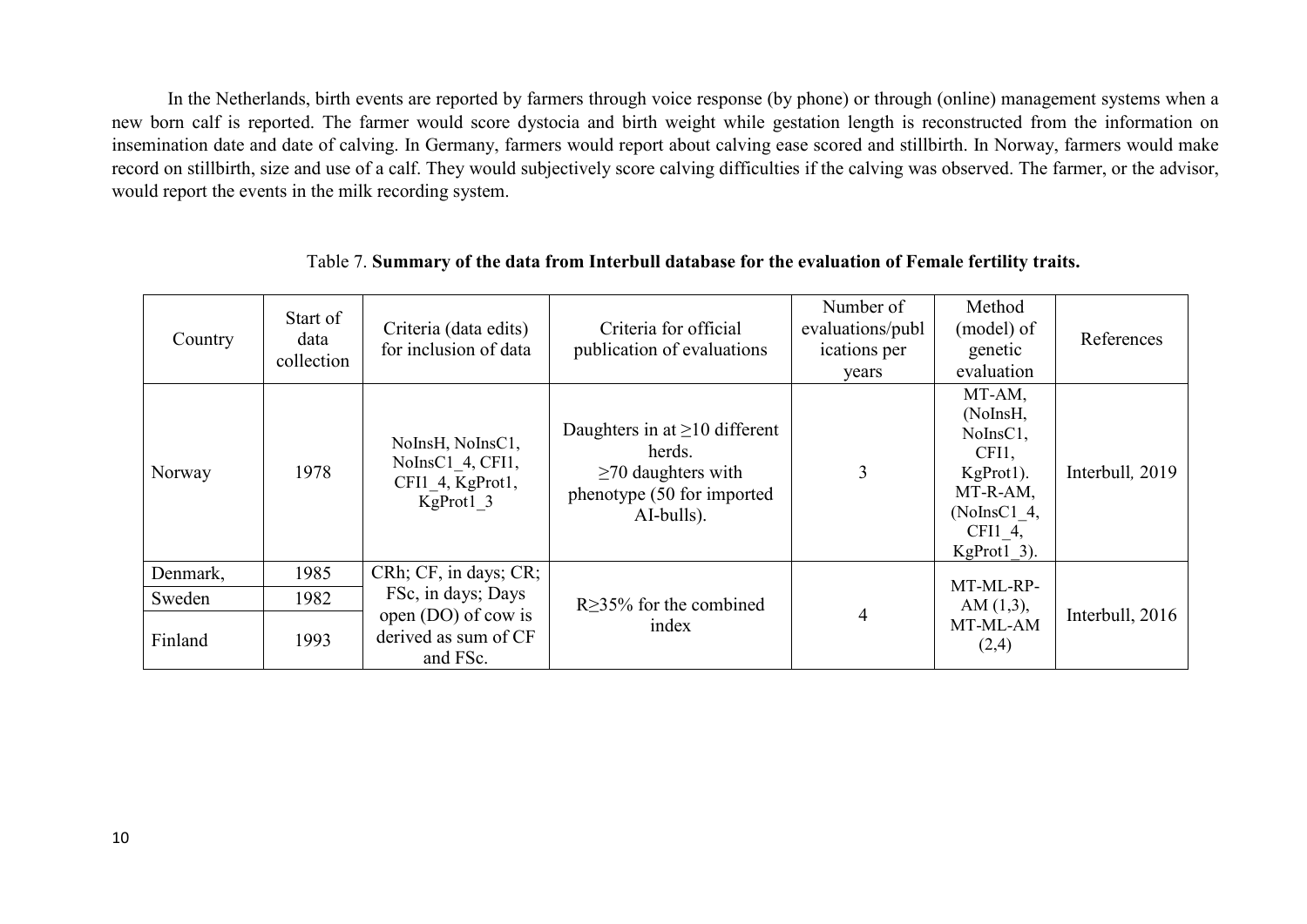| Netherlands,<br>Flanders                                                                                                                                                                                                                                                                                                                                                                                                                              | 1978 | a) ICI, days; NR,<br>binary trait; CI, days;<br>IFL; CR; CRh; AFI.<br>b) Milk Production<br>305-day milk, fat and<br>protein yield<br>c) Type traits - Body<br><b>Condition Score</b><br>(BCS) | Bulls: Fertility index, R≥30%<br>Cows: Fertility index, $R \ge 10\%$                                                       | $\overline{3}$ | MT-BLUP-<br>AM                                                                                                      | Interbull, 2015 |  |
|-------------------------------------------------------------------------------------------------------------------------------------------------------------------------------------------------------------------------------------------------------------------------------------------------------------------------------------------------------------------------------------------------------------------------------------------------------|------|------------------------------------------------------------------------------------------------------------------------------------------------------------------------------------------------|----------------------------------------------------------------------------------------------------------------------------|----------------|---------------------------------------------------------------------------------------------------------------------|-----------------|--|
| Germany                                                                                                                                                                                                                                                                                                                                                                                                                                               | 1995 | NRh, in %; FSh, in<br>days; ICI, in days;<br>NRc, in %; FSc, in<br>days; Days open (DO)<br>of cow is derived as<br>sum of ICI and FSc.                                                         | Bulls: fertility index R≥30%<br>and daughters in $\geq$ 10 herds<br>(interval from calving to first)<br>insemination ICI). | 3              | MT-ML-RP-<br><b>BLUP-AM</b>                                                                                         | Interbull, 2018 |  |
| Poland (HOL<br>only)                                                                                                                                                                                                                                                                                                                                                                                                                                  | 1995 | CRh, ICI, CR;                                                                                                                                                                                  | $\geq$ 10 daughters                                                                                                        | 3              | <b>MT BLUP</b><br>AM for crc,<br>$cc2$ , int<br><b>MT BLUP</b><br>AM for<br>conception<br>rate in three<br>parities | Interbull, 2020 |  |
| Reproductive traits: Interval from calving to first insemination - ICI, days; non-return rate 56 days - NR, binary trait; Calving Interval - CI,<br>days; Interval first-last insemination - IFL; Conception rate – CR; Conception rate virgin heifers – CRh; Age first insemination virgin<br>heifers – AFI; Interval from first to last inseminations of cow - FSc, in days; Interval from first to last inseminations of heifers - FSh, in<br>days |      |                                                                                                                                                                                                |                                                                                                                            |                |                                                                                                                     |                 |  |

Body Condition Score – BCS; R -reliabilities

According to the Interbull GE Forms, all 5 countries reported using recalculations of environmental effects in their genetic evaluation model. In all countries, insemination data are recorded by AI-technicians and farmers while calving interval information do come from milk recording data.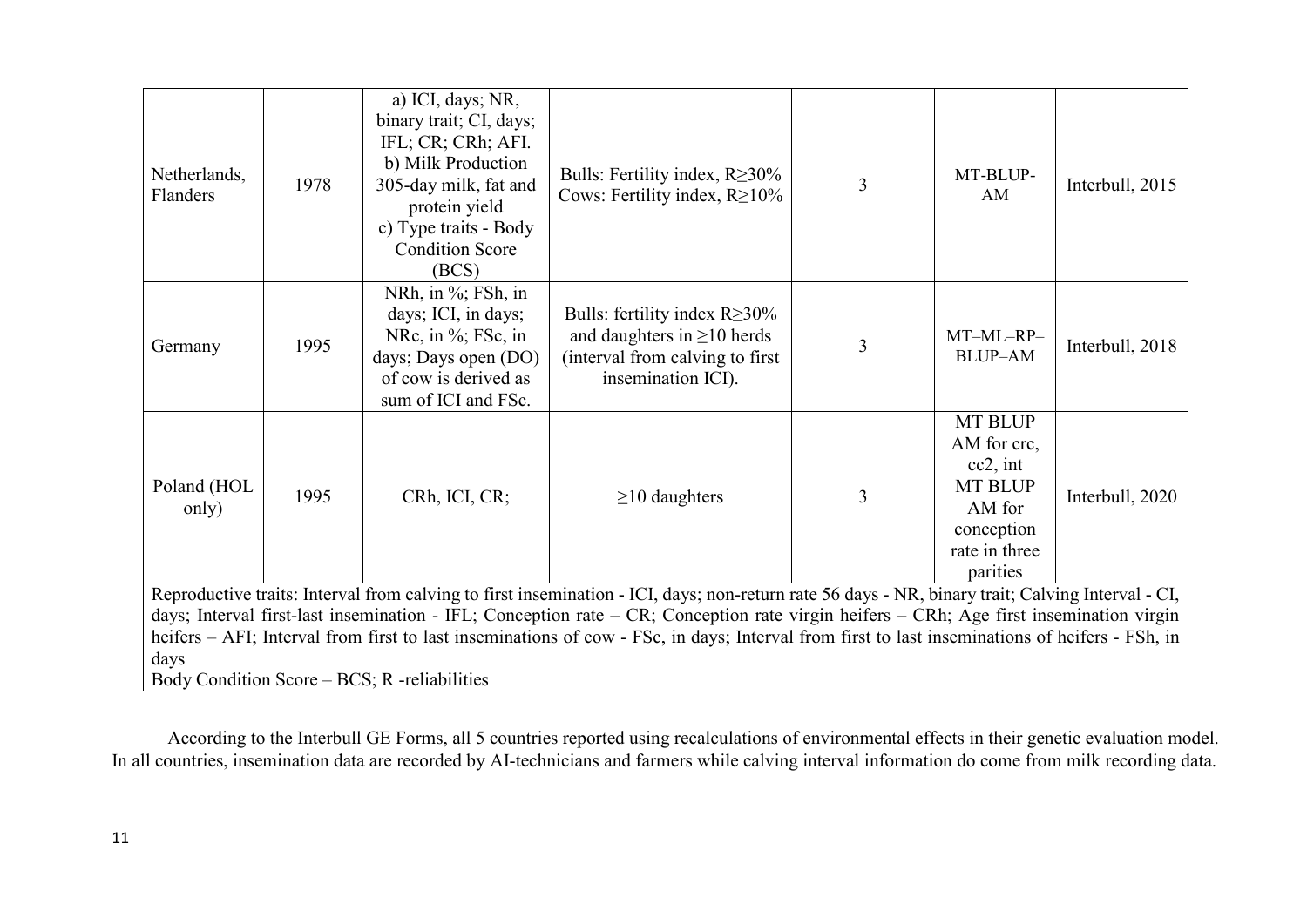| Country                                                             | Start of data<br>collection                 | Criteria (data edits) for inclusion of<br>data                                                                                                                                                                                                                                                         | Criteria for<br>official<br>publication of<br>evaluations                                                               | Number of<br>evaluations/<br>publications<br>per years | Method<br>(model) of<br>genetic<br>evaluation                                                           | References      |
|---------------------------------------------------------------------|---------------------------------------------|--------------------------------------------------------------------------------------------------------------------------------------------------------------------------------------------------------------------------------------------------------------------------------------------------------|-------------------------------------------------------------------------------------------------------------------------|--------------------------------------------------------|---------------------------------------------------------------------------------------------------------|-----------------|
| Norway                                                              | Calving -<br>1989<br>Temperament<br>$-1987$ | Temperament - 3 level scale (1=easy,<br>2=average, 3=uneasy), with frequencies<br>22%, 69%, 9%. Milking speed - 3 level<br>scale (1=fast, 2=average, 3=slow), with<br>frequencies 24%, 64%, 12%. Leakage -<br>3 level scale (1=none, $2=a$ little,<br>3=obvious), with frequencies 80%,<br>$16\%, 4\%$ | R > 0.5                                                                                                                 | 3                                                      | Temperament:<br>ST-AM<br>Milking<br>speed/Leakage:<br>ST-AM                                             | Interbull, 2019 |
| Denmark<br>Sweden<br>Finland                                        | 1988 (2008)                                 | Milkability scale 1-9;<br>Temperament scale 1-9                                                                                                                                                                                                                                                        | 15 classified<br>daughters                                                                                              | $\overline{4}$                                         | <b>ST AM BLUP</b>                                                                                       | Interbull, 2014 |
| Netherlands,<br>Flanders                                            | 1994                                        | Milking Speed scale 1-9,<br>Temperament during milking scale 1-9                                                                                                                                                                                                                                       | Bulls $R \geq 30\%$ ,<br>Cows $R \geq 10\%$                                                                             | 3                                                      | MT-BLUP-AM                                                                                              | Interbull, 2016 |
| Germany                                                             | 1990                                        | $RZD$ = information from measured<br>milk flow rate (kg/min) and milking<br>speed scale 1-5.<br>Temperament scale 1-5                                                                                                                                                                                  | RZD: >20<br>daughters in 10<br>herds for<br>milking speed or<br>$\geq$ 10 daughters in<br>5 herds for milk<br>flow rate | 3                                                      | Multiple trait (5-<br>traits),<br>repeatability (for<br>milk flow rate<br>only), animal<br>model, MT-AM | Interbull, 2016 |
| RZD - relative breeding value for milkability:<br>R - reliabilities |                                             |                                                                                                                                                                                                                                                                                                        |                                                                                                                         |                                                        |                                                                                                         |                 |
|                                                                     |                                             |                                                                                                                                                                                                                                                                                                        |                                                                                                                         |                                                        |                                                                                                         |                 |

## Table 8. **Summary of data from Interbull database for the evaluation of Workability traits.**

Workability is a relatively new group of traits including milking speed and temperament of the animal. Regarding temperament, in several countries the evaluation is based on different scales (see Table 1) and is subjectively scored by the farmer. For Milking speed, in Germany milk flow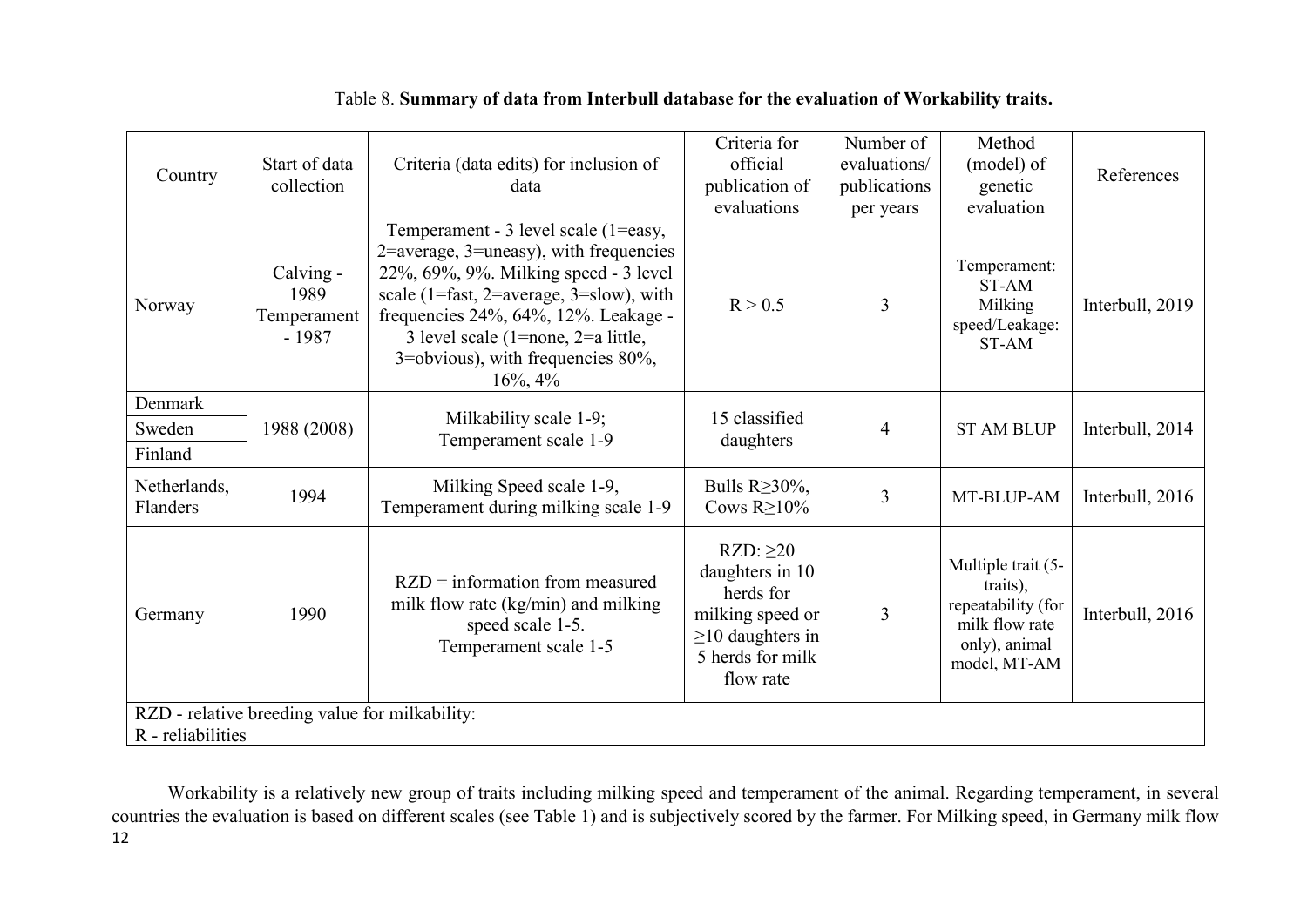rate (kg/min) is defined as average milk yield per minute measured with a machine, and milking speed score is assigned subjectively by the farmer. Only first lactation cows are scored / measured and included in the genetic evaluation. The original subjective scores for milking temperament and milking speed, assigned before 2005, were converted to the scale of 1 to 5 used from 2005 onwards.

In the Netherlands, Dutch farmers do score the traits on a 1 to 9 scale for all parity 1 animals included in the herd classification program while Flemish farmers used to score the traits on a 1 to 5 scale until 2003 but later on, they also started using a 1 to 9 scale as the Dutch farmers. In Norway, traits like Temperament, Milking speed and Leakage are subjectively scored by the farmer on a 3-level scale (Table 8). Subjective scoring on a 3 level scale is carried out by the farmer by comparing the cow to other primiparous cows in the herd. The milk recording system would issue a reminder for each cow at the first test day report after 45 DIMs. Then the scoring would take place and has to be reported on the next test day. Before 1999 temperament was scored by technicians.

After data summary it can be concluded that only Dutch farmers have the requirement that animals should be registered in the herd book to be included in the evaluation system.

Another questionnaire was developed to find out the relevance of the different phenotypic traits in the different countries' breeding programs. Results of the questionnaire are reported in Figure 1.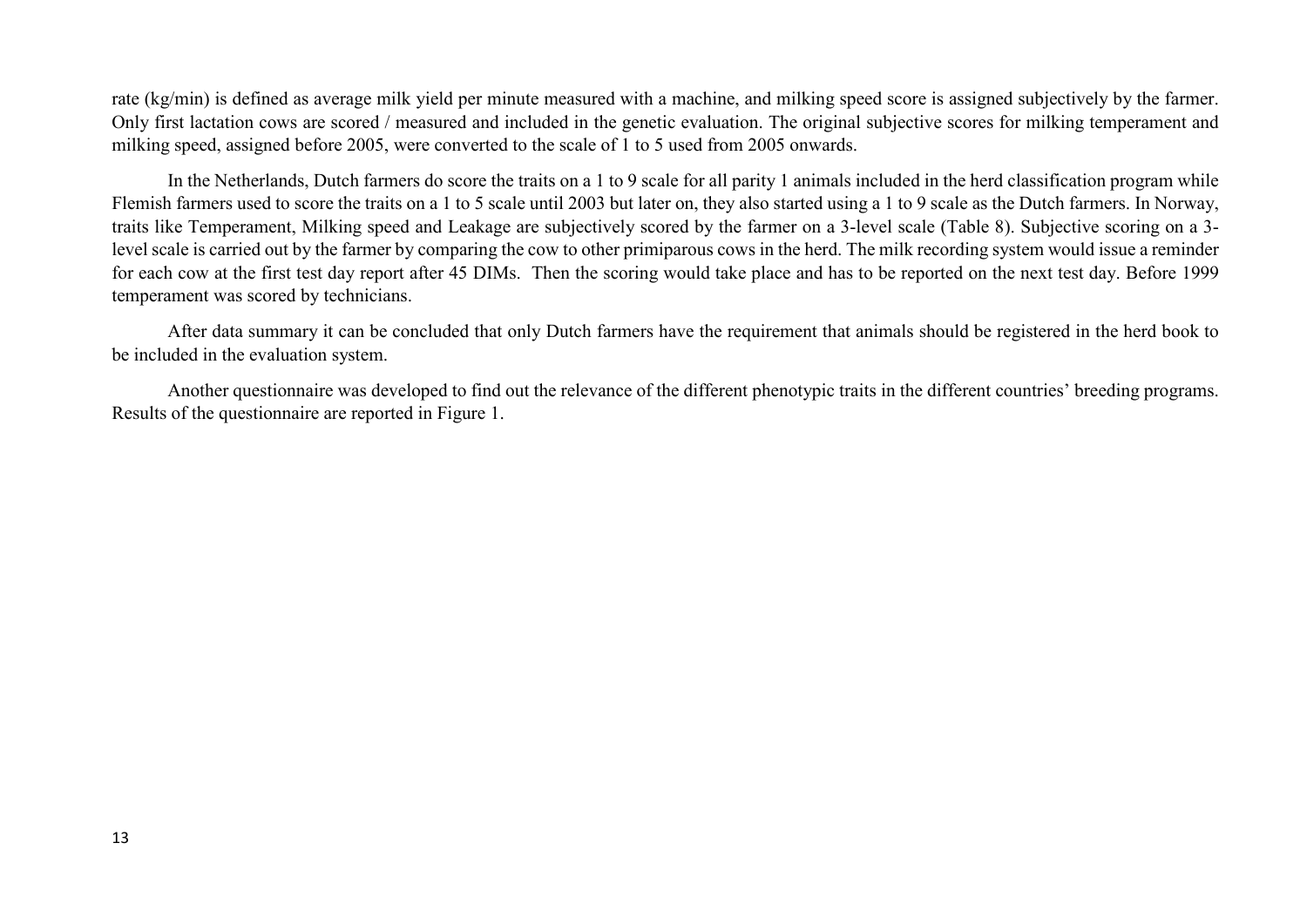

Figure 1. Relevance of different phenotypic traits in different countries' breeding programs.

Participating countries were asked to rank the relevance of the difference traits' groups in their breeding programs from a scale from 0 to 7, where 7 was the highest value of importance.

As can be seen in Figure 1, the most important traits, according to the goals of breeding organizations, are production, conformation and udder health traits. Other traits, such as longevity and female fertility, shows different level of importance in different countries. Calving and Workability traits are subjectively scored by the farmers. All traits' weights in a breeding objective should have a uniform basis of units of expression which is difficult to achieve for traits that are evaluated subjectively. Many breeding programs do suffer from the fact that their objectives are not properly defined. If breeding organizations want to expand their breeding programs towards the inclusion of new traits, their decision will depend on the correct characteristic of the trait. Furthermore, the outcome from breeding programs is visible only after many years. Therefore, investments in breeding programs are often related to trait measurement and genetic evaluation.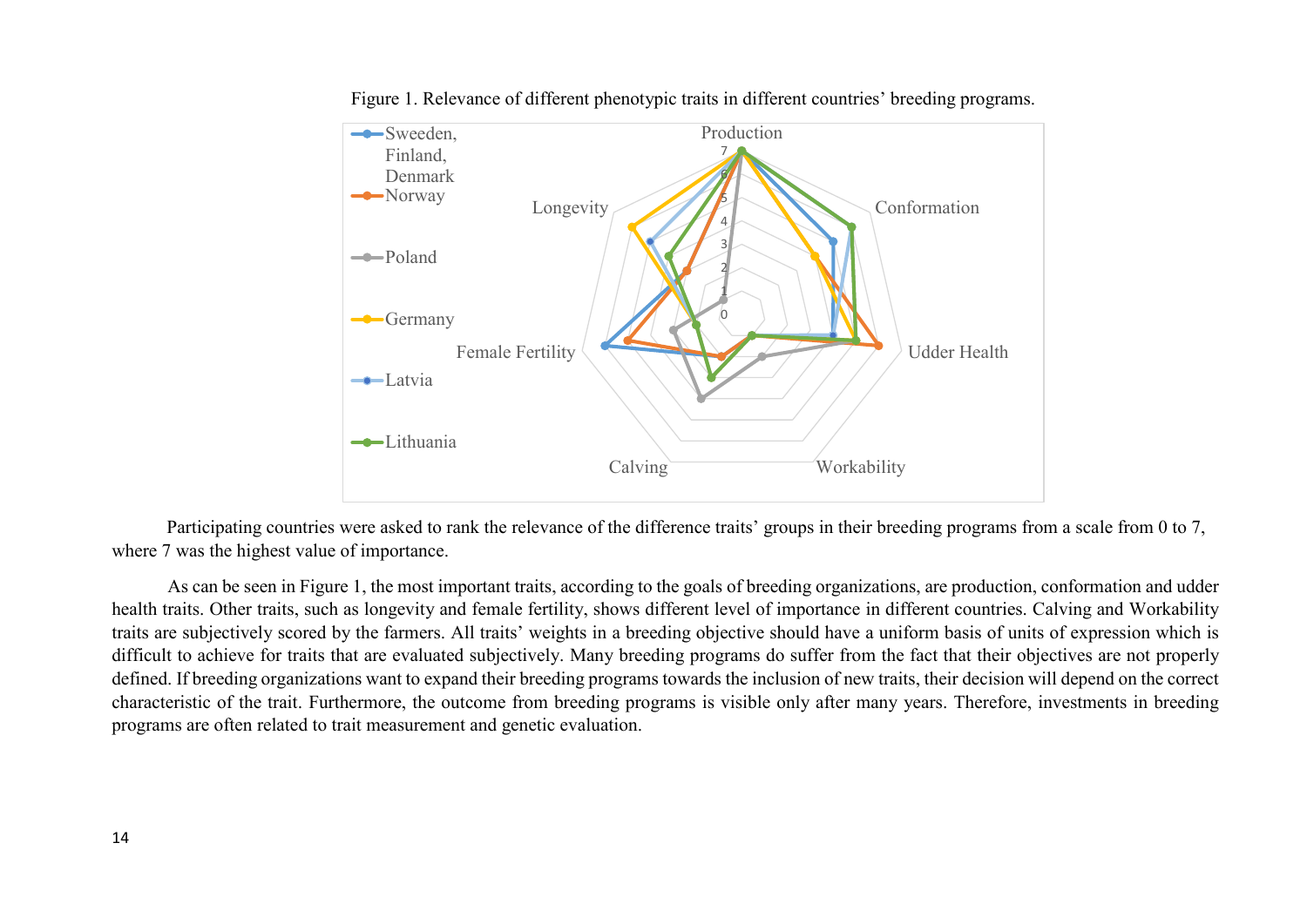#### **Acknowledgments:**

We would like to thank Professor Dirk Jan de Koning from the Swedish University of Agricultural Sciences for his guidance and advice. We are especially grateful to Interbull Centre for creating this informative database that has allowed us to collect the data and special thanks to Valentina Palucci, Interbull Service and Quality Manager, for her care and consultancy. We would also like to thank the representatives of the associations who sent us the completed surveys and Project REDIVERSE who has founded this study.

#### **References**

- 1. Interbull (2020) Description of national genetic evaluation systems: *Conformation, Production, Udder Health, Longevity, Female fertility.* Poland. <https://interbull.org/ib/geforms>
- 2. Interbull (2020) Description of national genetic evaluation systems: *Calving*. Norway.<https://interbull.org/ib/geforms>
- 3. Interbull (2019**)** Description of national genetic evaluation systems: *Production, Conformation, Udder Health, Longevity, Female fertility, Workability*. Norway.<https://interbull.org/ib/geforms>
- 4. Interbull (2019) Description of national genetic evaluation systems: *Production*. Germany.<https://interbull.org/ib/geforms>
- 5. Interbull (2018) Description of national genetic evaluation systems: *Longevity*. Netherlands, Flanders.<https://interbull.org/ib/geforms>
- 6. Interbull (2018) Description of national genetic evaluation systems: *Longevity, Calving.* Germany.<https://interbull.org/ib/geforms>
- 7. Interbull (2017) Description of national genetic evaluation systems: *Conformation, Production, Udder Health.* Estonia.<https://interbull.org/ib/geforms>
- 8. Interbull (2017**)** Description of national genetic evaluation systems: *Production*. Denmark, Sweden, Finland.<https://interbull.org/ib/geforms>
- 9. Interbull (2017) Description of national genetic evaluation systems: *Production, Udder Health*. Netherlands, Flanders.<https://interbull.org/ib/geforms>
- 10. Interbull (2016) Description of national genetic evaluation systems: *Conformation, Calving, Female fertility.* Denmark, Sweden, Finland. <https://interbull.org/ib/geforms>
- 11. Interbull (2016) Description of national genetic evaluation systems: *Workability*. Netherlands, Flanders.<https://interbull.org/ib/geforms>
- 12. Interbull (2016) Description of national genetic evaluation systems: *Workability.* Germany.<https://interbull.org/ib/geforms>
- 13. Interbull (2015) Description of national genetic evaluation systems: *Conformation, Udder Health*. Germany.<https://interbull.org/ib/geforms>
- 14. Interbull (2015) Description of national genetic evaluation systems: *Female fertility.* Netherlands, Flanders.<https://interbull.org/ib/geforms>
- 15. Interbull (2014) Description of national genetic evaluation systems: *Udder Health, Workability.* Denmark, Sweden, Finland[. https://interbull.org/ib/geforms](https://interbull.org/ib/geforms)
- 16. Interbull (2013) Description of national genetic evaluation systems: *Production, Udder Health.* Lithuania[. https://interbull.org/ib/geforms](https://interbull.org/ib/geforms)
- 17. Interbull (2010) Description of national genetic evaluation systems: *Production, Udder Health.* Latvia[. https://interbull.org/ib/geforms](https://interbull.org/ib/geforms)
- 18. Interbull (2010) Description of national genetic evaluation systems: *Longevity.* Denmark, Sweden, Finland.<https://interbull.org/ib/geforms>
- 19. Interbull (2010) Description of national genetic evaluation systems: *Calving.* Netherlands, Flanders.<https://interbull.org/ib/geforms>
- 20. Survey (2019) Guideline to Form ReDiverse Phenotypes: *Conformation, Longevity, Production, Female fertility.* Poland. Key organization: Wojciech Jagusiak, rzjagusi@cyf-kr.edu.pl